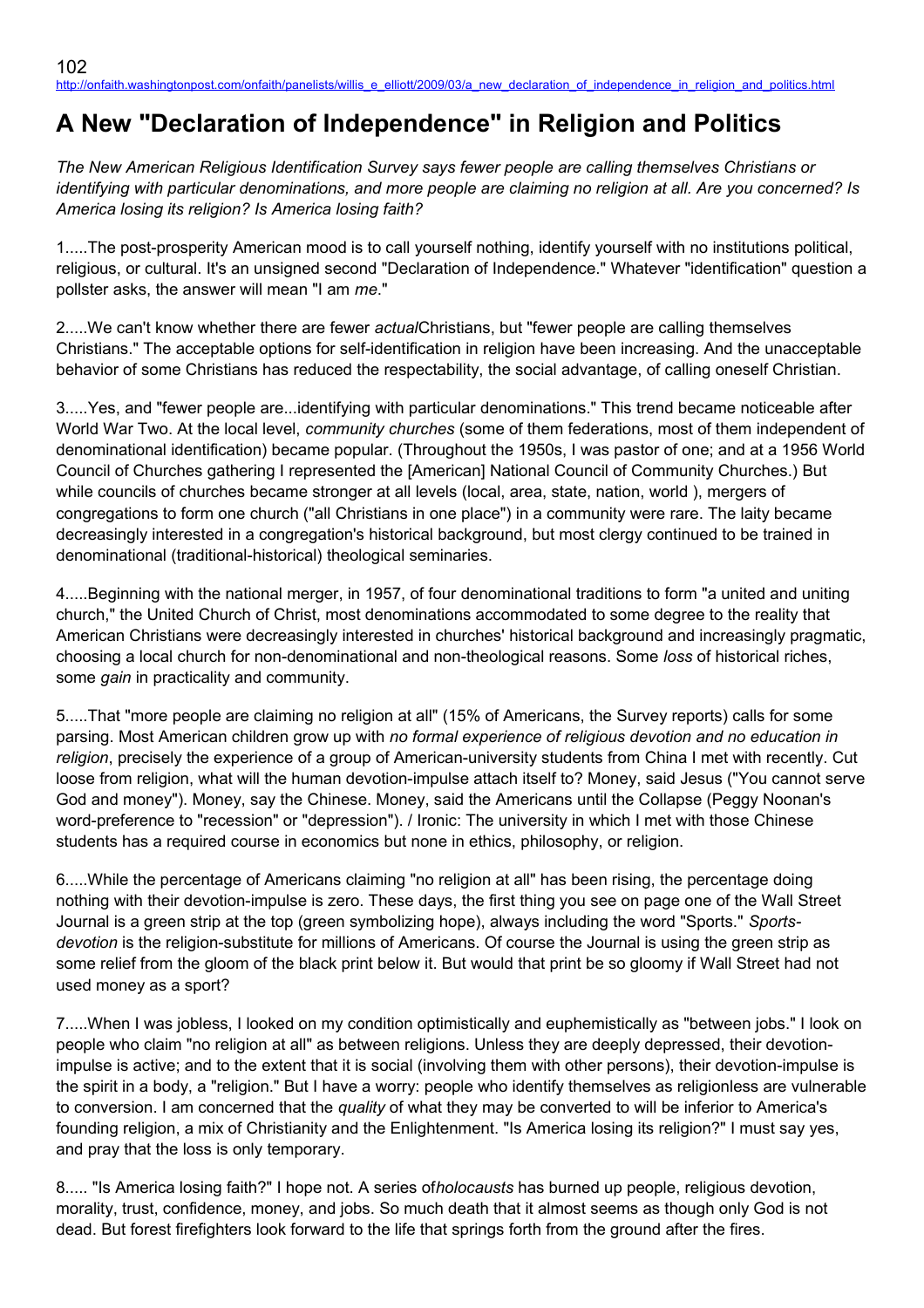**Comments Please report offensive comments below.**

"How do you explain the fact that god is not interested in human affairs?"

Human affairs are a manifestation of "god" as are all the manifestations of life. Life with consciousness is an extremely high manifestation, but, in keeping with free choice, it is what we make of it.

88 6 7 9 1 2

**POSTED BY: EDBYRONADAMS | MARCH 24, 2009 7:44 PM [REPORT OFFENSIVE COMMENT](mailto:blogs@washingtonpost.com?subject=On%20Faith%20Panelists%20Blog%20%20%7C%20%20edbyronadams%20%20%7C%20%20A%20New)**

I think religion as a club is awful and detestable. In the case of christianity, it goes directly against its teachings. And yet I don't see how this can be avoided by religious people.

After reading this post, the general impression I have is that even Mr. Elliott sounds a little like loving his club and seeing the rest as lost souls in the end.

My worry is: If Mr. Elliott sounds this way, what hopes do we have for the rest of the religious pastors or leaders to consider religion not as a club?

Since you may be reading this, Mr. Elliott: If you do see non-believers as lost souls\* or less than\* believers, how do you prevent this feeling from standing in between you and seeing everybody as one big family?

Concerning item 8, the phrase that seems to make a better fit would be...so much death that it seems god does not exist. Doesn't it?

In your own words Mr. Elliott (no bible citing): How do you explain the fact that god is not interested in human affairs?

**POSTED BY: BIOS | MARCH 23, 2009 9:25 PM [REPORT OFFENSIVE COMMENT](mailto:blogs@washingtonpost.com?subject=On%20Faith%20Panelists%20Blog%20%20%7C%20%20Bios%20%20%7C%20%20A%20New)**

Dr. Elliot - thanks for your response. I thought it might be an interesting counterpoint to post Dan Dennett's in person review of Rick Warren's recommended book here.

I was sorry to here that evangelist Warren is once again beating the tired old fundmentalist anti-evolution drum as part of his sermon on the purpose-driven life....surely you don't agree with that part? I know you're quite liberal as regards you social philosophy, and we're completely in sync in that area.

Anyway, Dennett is an inspiring preacher himself, although the gospel of science is obviously his bag. I find my own spiritual orientation as being somewhere between Warren and Dennett, but probably leaning more heavily toward the science that Dennett captures so adroitly and shall I say masterfully, in his books and talks.

With all due respect, I believe that while I'm a big Obama fan, Rick Warren is probably history as a public figure, following the Obama invocation. I noticed he was published by Zondervan, a big Christian publisher in Grand Rapids - a place (and sub-culture) I'm very familiar with.

I honestly think you would find the orthodox Calvinists in G.R. and elsewhere in Southwest Michigan leaning somewhat to the right of your own (far more) liberal orientation - and a position that we share.

again, warmest regards -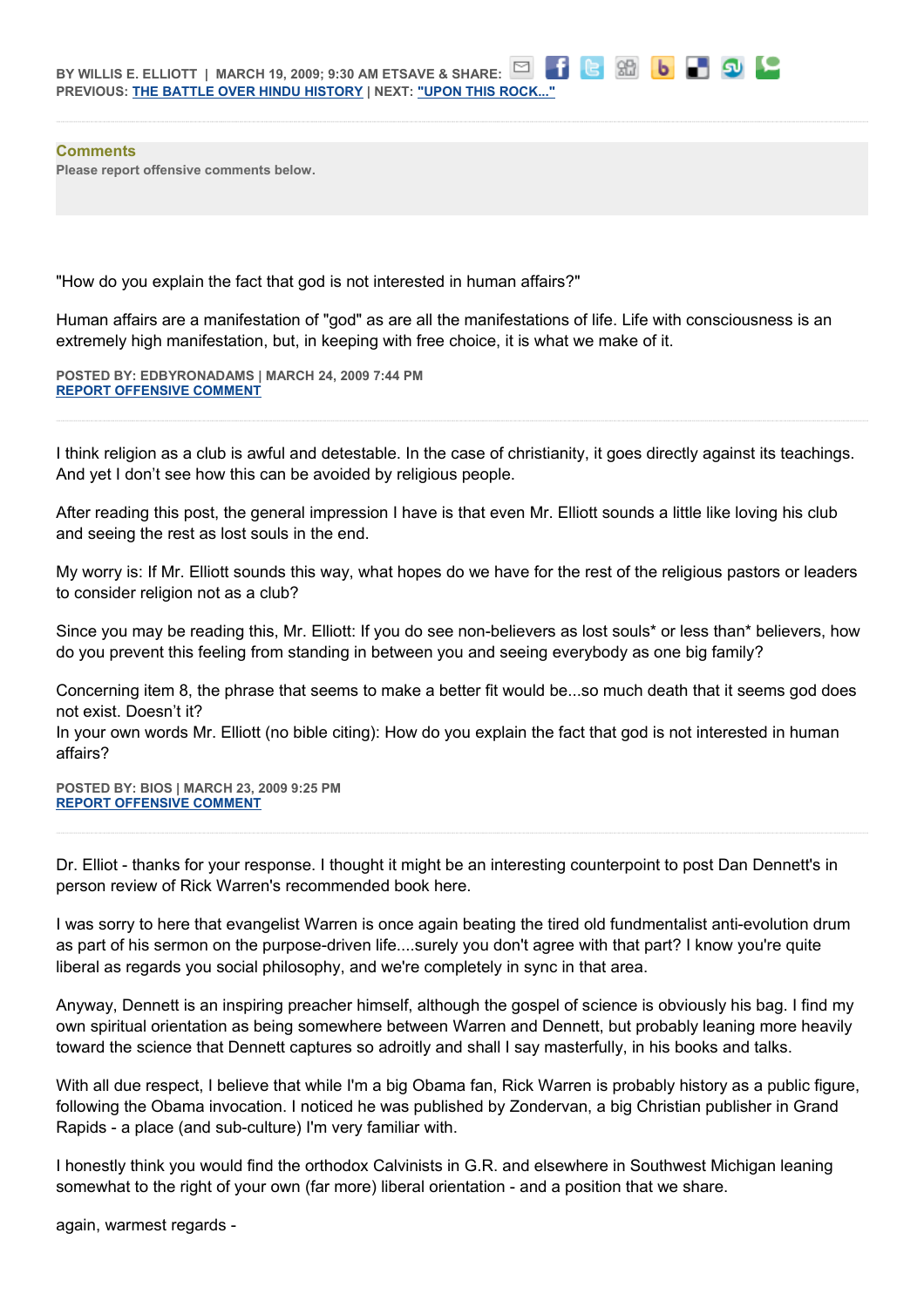#### **[http://www.ted.com/index.php/talks/dan\\_dennett\\_s\\_response\\_to\\_rick\\_warren.html](http://www.ted.com/index.php/talks/dan_dennett_s_response_to_rick_warren.html)**

**POSTED BY: PERSIFLAGE | MARCH 23, 2009 5:52 PM [REPORT OFFENSIVE COMMENT](mailto:blogs@washingtonpost.com?subject=On%20Faith%20Panelists%20Blog%20%20%7C%20%20persiflage%20%20%7C%20%20A%20New)**

#### TO PERSIFLAGE:

Thank you for reading me, & congratulations on reading material you disagree with. So many read only for confirmation of their opinions.

May I suggest you give a slow read to something else you'll disagree with? Rick Warren's "The Purpose-Driven Life" has proved out to be more than a book: an event.

**POSTED BY: ELLIOTTWL | MARCH 23, 2009 2:07 PM [REPORT OFFENSIVE COMMENT](mailto:blogs@washingtonpost.com?subject=On%20Faith%20Panelists%20Blog%20%20%7C%20%20elliottwl%20%20%7C%20%20A%20New)**

I think. Therefore I am an atheist.

**POSTED BY: COLINNICHOLAS | MARCH 23, 2009 12:31 PM [REPORT OFFENSIVE COMMENT](mailto:blogs@washingtonpost.com?subject=On%20Faith%20Panelists%20Blog%20%20%7C%20%20colinnicholas%20%20%7C%20%20A%20New)**

Greetings Dr. Elliot - I read both Otto and Eliade back in E. Thomas Lawson's religion class somewhere around 1968 at WMU....and still have both.

U of C almost single-handedly staffed the entire religion department at WMU back in the day, as I recall - truly a great bunch of teachers! Tom was a true maestro in the classroom......and retired now, I see.

For better or worse, Buddhism is the only religious pasttime that still rings my bell....but back then, and following Dan Dennett's more recent proviso, I set out to instruct highschoolers in the academic study of religion - but it never did come to pass and we're still waiting.

I never made any money with that degree, but it was the most fun I ever had in college! I always enjoy your column.

best regards -

**POSTED BY: PERSIFLAGE | MARCH 22, 2009 4:51 PM [REPORT OFFENSIVE COMMENT](mailto:blogs@washingtonpost.com?subject=On%20Faith%20Panelists%20Blog%20%20%7C%20%20persiflage%20%20%7C%20%20A%20New)**

#### TO IVRI5768:

Yes, indeed, people can worship institutions. Anything we human beings can experience or think of, "under God," can be the focus of OUR INNATE DEVOTION-DRIVE & thus an IDOL.

The Bible defines idolatry plainly. It's "worshiping and serving the creature rather than the Creator, who is worthy of eternal praise" (Romans 1:25). The Bible's first verse defines what "the creature" or creation is: the universe ("the heavens and the earth").

The devotion-drive is always active, though its strength varies from person to person and from culture to culture, nobody is constantly aware of it, and some deny its existence. The earliest academic discipline to study it was philosophy of religion; then came psychology of religion; then, sociology of religion; then, anthropology of religion. It is as real as other drives - hunger, thirst, sex, curiosity, sense-making. It involves the full range both of feelings and of virtues/vices.

One specialty within the psychology of religion is the study of the denial-response. What are the motivations for, and consequences of, denying that the devotion-drive is innate?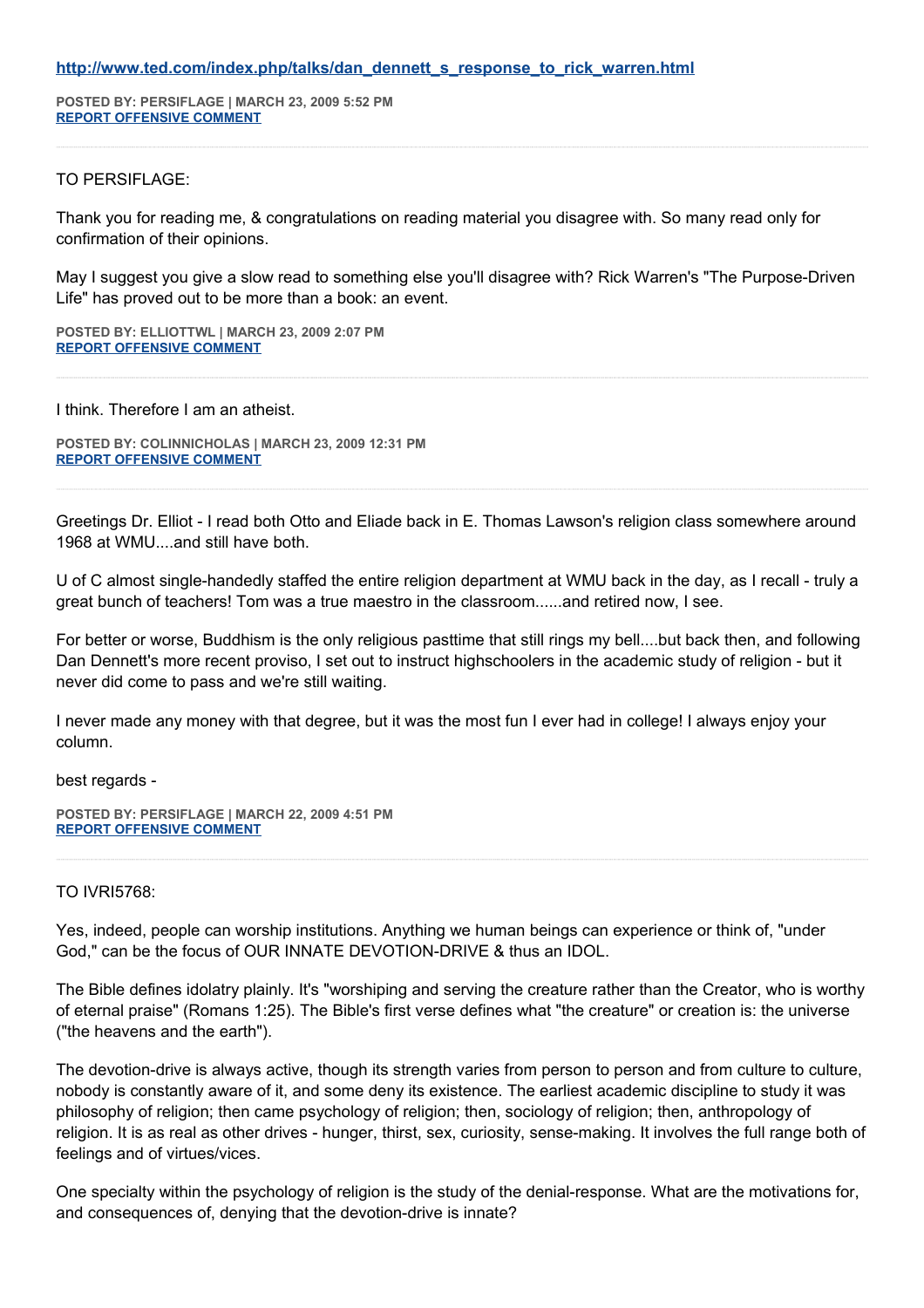## TO PAGANPLACE:

Amen on "not to rule." America's singular contribution to governmental theory is the freedom of "church" & "state" from each other as institutions.

The theory assumes that both C. & S. will be vigorous. When they are, both are "under God." When C. is weak, the people are oppressed by statism. When S. is weak, the people are oppressed by clericalism.

A secularist assumption is that the people can be free without C. It hasn't happened, & probably can't. Wise old Wm.Penn put it memorably: "Man [i.e., people] will serve God or tyrants."

I always appreciate your witness.

**POSTED BY: ELLIOTTWL | MARCH 22, 2009 3:40 PM [REPORT OFFENSIVE COMMENT](mailto:blogs@washingtonpost.com?subject=On%20Faith%20Panelists%20Blog%20%20%7C%20%20elliottwl%20%20%7C%20%20A%20New)**

Willis,

There are many kinds of idolatry. Some make idols of their religious institutions, wouldn't you say?

**POSTED BY: IVRI5768 | MARCH 22, 2009 12:45 PM [REPORT OFFENSIVE COMMENT](mailto:blogs@washingtonpost.com?subject=On%20Faith%20Panelists%20Blog%20%20%7C%20%20ivri5768%20%20%7C%20%20A%20New)**

"Sports-devotion is the religion-substitute for millions of Americans."

Sports devotion is merely a displacement activity related to tribal identity and war now that killing the "other" close at hand is forbidden.

Perhaps Rev. Elliot has inadvertently hit upon the explanation for the "no atheist in a foxhole" phenomenon. Instead of a devotion-impulse, it is just a yearning for your tribal linebackers to show up.

**POSTED BY: EDBYRONADAMS | MARCH 22, 2009 12:12 PM [REPORT OFFENSIVE COMMENT](mailto:blogs@washingtonpost.com?subject=On%20Faith%20Panelists%20Blog%20%20%7C%20%20edbyronadams%20%20%7C%20%20A%20New)**

Yes, Glade, you do all that. It is "I","I","I"....and you ignore God up to the point that you die and then what?

What do you do when the Jesus you were told about, that you know somewhere down inside is real, confronts you and says to you- why?

Your website has a atheist saying....

"Personally, I have never seen, read, heard, tasted or smelled anything compelling to prove there is a creator, so this planet (not 'this creation') is all I have."

Look around you! All this beauty, complexity, molecules ordered perfectly, with a sun and a earth tilted at the perfect angle, revolving around the sun at the perfect distance, with a orbiting moon that ensures the oceans tide is perfect to keep its nutrients flushed and reimbursed, and the massive complexity of the human biological unitthe trees, and the grasses, the animals, all of this just "IS"?

Personally, I think anyone that thinks this is just fooling themselves so they can self indulge. You worship yourself, my friend, and this is obvious in your posts.

Jesus loves all of us and THIS is the truth that Jesus was alluding to when Pilate asked "what is truth".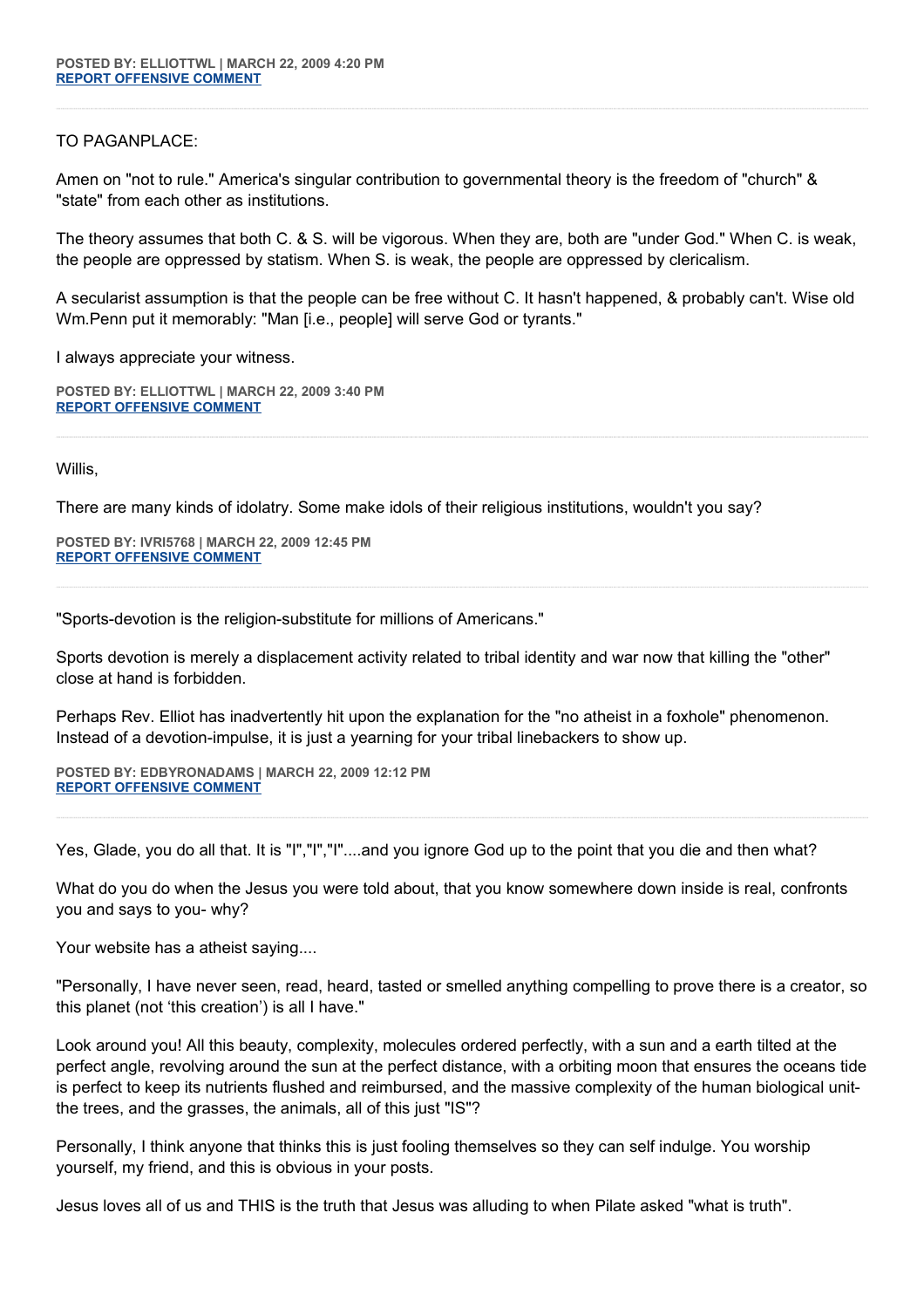Look to the cross. That is where all of humanity 's hope lies. THAT is something to have faith in.

Again, if you put "Love your neighbor as yourself? BEFORE "Love the Lord thy God with all you heart soul and mind"- the 2nd commandment can't work as well without the first one.

**POSTED BY: COUNTERWW | MARCH 22, 2009 11:54 AM [REPORT OFFENSIVE COMMENT](mailto:blogs@washingtonpost.com?subject=On%20Faith%20Panelists%20Blog%20%20%7C%20%20Counterww%20%20%7C%20%20A%20New)**

#### Hi, Rev. Elliott.

"I look on people who claim "no religion at all" as between religions. Unless they are deeply depressed, their devotion-impulse is active; and to the extent that it is social (involving them with other persons), their devotionimpulse is the spirit in a body, a "religion." "

This means to me that this is no time to be isolating ourselves along the lines drawn by those who sought 'devotion,' also 'diversion,' and denial. With corporate 'luxuries' and ever-ready 'spankings' and projections upon others. To preserve something rather unreal.

Someone your age, sir, I don't much care how you try to interpret these happenings to try and make people 'believe' the same old things that got us here,

I want to point at some practical stuff you may remember, ..machines, factories, Victory Gardens, say, 'Hey. Old dudes.... Do those still work?'

Have a little bit of faith, Reverend. Social issues and religious-political BS are what got us into this mess. I assure you, there have been worse messes in human history.

Only question is how much it costs. In knowings that cost a lot, that we could be using.

"But I have a worry: people who identify themselves as religionless are vulnerable to conversion. I am concerned that the quality of what they may be converted to will be inferior to America's founding religion, a mix of Christianity and the Enlightenment. "Is America losing its religion?" I must say yes, and pray that the loss is only temporary."

America is designed to be able to cope with everything from radical Christianity \*to\* strident atheism.

Actually, it's all about the \*Enlightenment\* part. That allows us, as clergy, both to be here. To participate, follow, or even lead.

Not to rule. That'd be a step way back.

**POSTED BY: PAGANPLACE | MARCH 21, 2009 3:24 PM [REPORT OFFENSIVE COMMENT](mailto:blogs@washingtonpost.com?subject=On%20Faith%20Panelists%20Blog%20%20%7C%20%20Paganplace%20%20%7C%20%20A%20New)**

## TO GLADERUNNER:

In addition to my "hobby" note, I sent you two long notes (taking a total of about five hours), but neither got posted - perhaps because a didn't DOUBLE-click "Submit." I'm now too time-pressed even to summarize what I said in taking you seriously.

Our chief disagreement is on whether what I call the "devotion-impulse" is of the human essence: are we body/mind/spirit or only (as you think) body/mind? I can hardly suggest that you read Mircea Eliade (ed.) 20-vol. "Encyclopedia of Religion"! But a brief classic on "spirit" is Rudolf Otto's "Das Helige" (Eng., "The Idea of the Holy.") I'm too modest to mention my own "Flow of Flesh, Reach of Spirit."

I hope my usual greeting does not offend you: GOD BLESS YOU!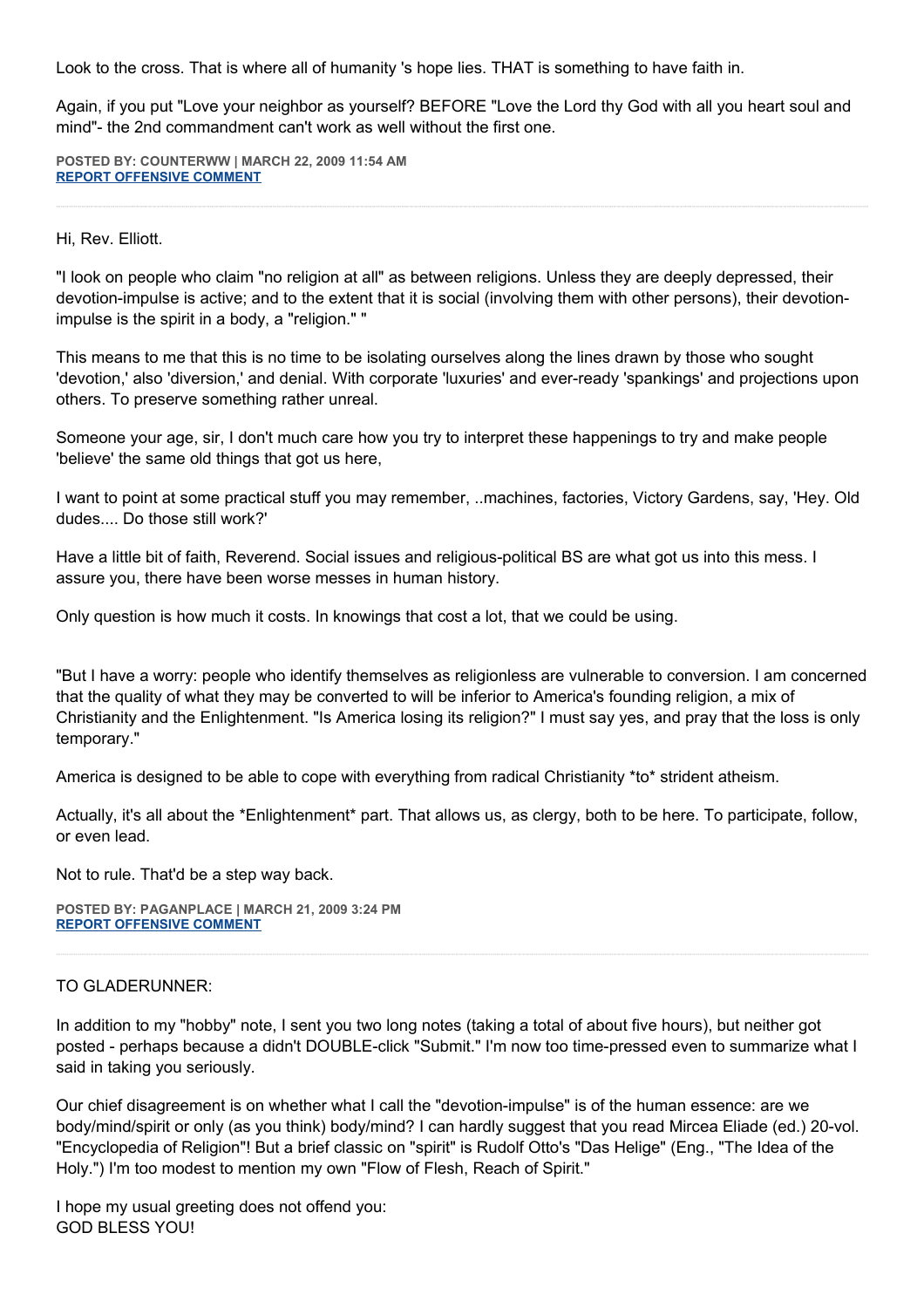## TO HAPPY ATHEIST:

You say well where you are & why you are "happy."

Your "inner peace" is like that of a divorcee who has escaped a horrendous marriage. In your case, the marriage was to what you experienced as an oppressive "evangelical childhood."

My childhood was religion-free in the sense that my parents were not churchgoers. I was free to explore the religions, & become a dean of religion & philosophy. No experience of religion as oppressive. And I became an evangelical-liberal Christian with "inner peace" & joy & hope, with a long record of participation in what my church's confession of faith (the United Church of Christ) calls "the struggle for justice and peace."

In religion, you & I have moved in opposite directions. We differ in that I cannot agree with your dogma that "there is no ultimate Truth." I believe that God has come to us in Jesus Christ, "full of grace and truth" (Gospel of John 1:14).

**POSTED BY: ELLIOTTWL | MARCH 21, 2009 1:04 PM [REPORT OFFENSIVE COMMENT](mailto:blogs@washingtonpost.com?subject=On%20Faith%20Panelists%20Blog%20%20%7C%20%20elliottwl%20%20%7C%20%20A%20New)**

## TO ASHLEYBONE:

Your Mar.21 comment is unaware of the context, which was Graderunner's comparison of giving up stamp collecting AS A HOBBY with giving up religion. And I certainly didn't intend a reference to "once-saved alwayssaved": millions of socalled "saved" give up being "saved."

As for your Mar.19 comment, I certainly do not believe "that atheists are people who deny god [only] so they can follow hedonistic lifestyles." As a university professor & dean, I had atheist associates & students with a wide range of reasons for not believing in God. Some atheists say they didn't like having religious leaders (to use your expression) "ranting at them."

Thank you for your comments. I hope to learn something from every comment, & hope my readers learn something from me.

**POSTED BY: ELLIOTTWL | MARCH 21, 2009 12:39 PM [REPORT OFFENSIVE COMMENT](mailto:blogs@washingtonpost.com?subject=On%20Faith%20Panelists%20Blog%20%20%7C%20%20elliottwl%20%20%7C%20%20A%20New)**

I didn't see this until today:

"Two decades ago you had a religion & gave it up. What does that prove? That is was a hobby.

Seventy-four years ago I was converted to Christianity & haven't given it up. What does that prove? That it wasn't a hobby."

Wow. You finally quit torturing us with your "American Mind" garbage (atheists aren't real Americans!), only to switch to a thinly veiled once-saved always-saved slur. You seem to have a realy ugly streak.

**POSTED BY: ASHLEYBONE | MARCH 21, 2009 11:03 AM [REPORT OFFENSIVE COMMENT](mailto:blogs@washingtonpost.com?subject=On%20Faith%20Panelists%20Blog%20%20%7C%20%20ashleybone%20%20%7C%20%20A%20New)**

I am a happy atheist. I'm not depressed. I'm not between religions. It took a couple decades to cut the strings of my evangelical childhood, but now that I have, I feel extraordinary inner peace. I am completely satisfied by the rational information my physical environment provides. That is, life is temporary, life is what you make of it, the lives of other human beings (and ultimately, all life on Earth) are important to me because I evolved to survive and procreate, and finally, that there is no ultimate Truth other than those truths we create for ourselves.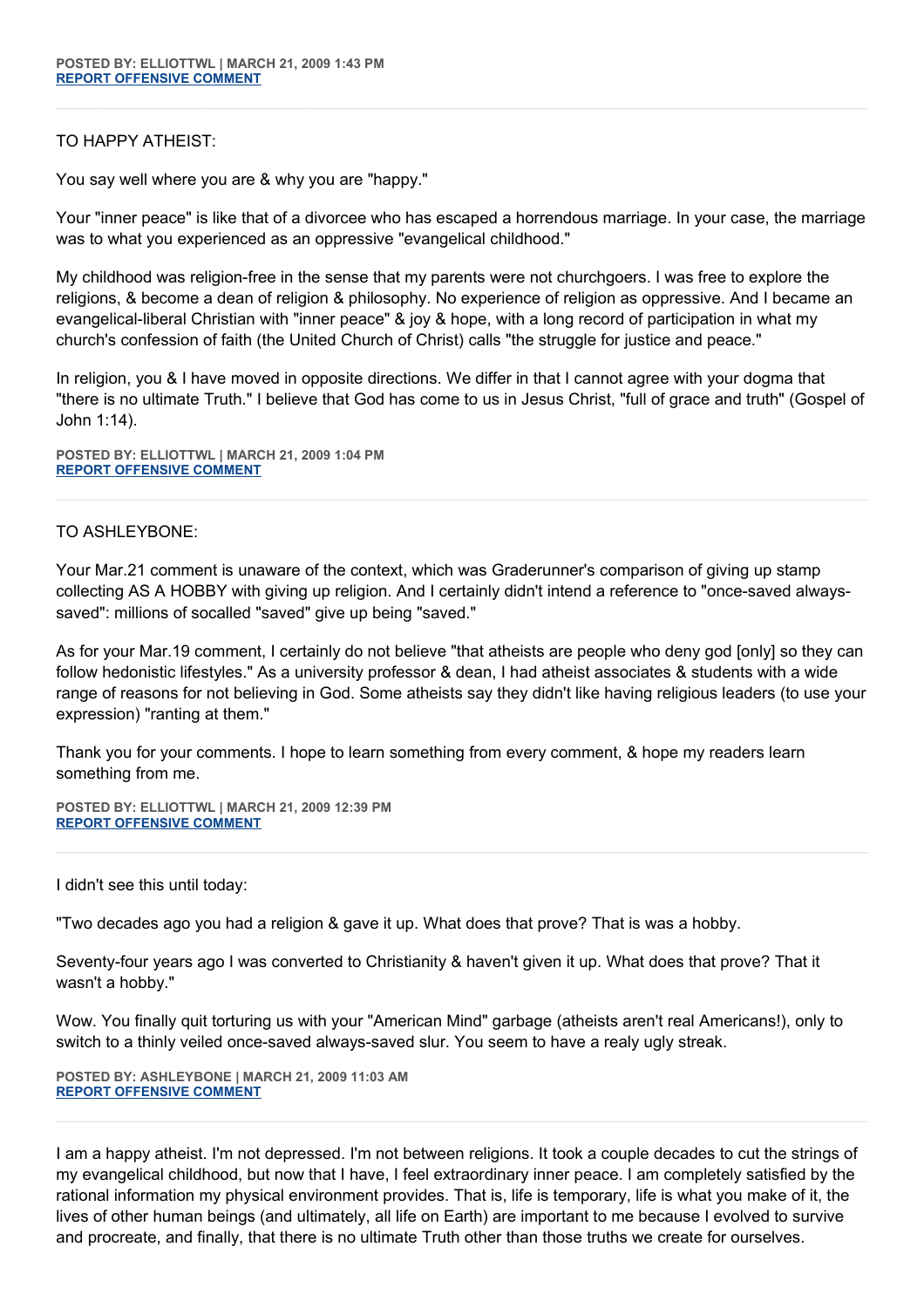#### What else do I need?

As a person, I'm simple, humble, honest, and devoted to my family, friends, society, and the Earth. I'm not at all obsessed with money, drugs, sex or any other vice that seem to keep Christians awake at night. I'm married, I'm faithful, and I believe strongly in laws that promote the common good. I work in education, volunteer, and have formed a non-profit organization to teach children American civics. If you had to label me, you might describe me as a humanist or environmentalist.

My Christian childhood feels a little like a bad, delusional fever-dream of guilt, shame, fear, hate, forcedhypocrisy, lies, misplaced trust, confusion, unwelcome peer-pressure, anti-intellectualism, feigned ritual, cheap perfume and tiresome obligation. I'm glad it's over. I'm glad I can just be a simple person now.

C.A.

www.theconsummateatheist.wordpress.com

**POSTED BY: HAPPYATHEIST | MARCH 21, 2009 12:58 AM [REPORT OFFENSIVE COMMENT](mailto:blogs@washingtonpost.com?subject=On%20Faith%20Panelists%20Blog%20%20%7C%20%20HappyAtheist%20%20%7C%20%20A%20New)**

I have a book recommendation for all of you. It debunks the belief that loss of religion automatically means the collapse of society. Please read Phil Zuckerman's book: Society Without God. 'nuff said.

**POSTED BY: CADDIEO | MARCH 20, 2009 10:11 PM [REPORT OFFENSIVE COMMENT](mailto:blogs@washingtonpost.com?subject=On%20Faith%20Panelists%20Blog%20%20%7C%20%20caddieo%20%20%7C%20%20A%20New)**

Mr. Elliott: "Seventy-four years ago I was converted to Christianity & haven't given it up. What does that prove? That it wasn't a hobby."

So my 20+ years as a church-going, praying, witnessing, miracle believing, christian was a hobby? I used the parable simply to point out a similarity. My experience with stamp collecting and religion were virually the same. Over time I completely lost interest in both. I was telling you this to counter your assertion that a person in my position, without faith in a spiritual or cosmic or mystical realm, was merely 'between jobs' or using some other physical lust, money or sports as a replacement. This is not about hobbies sir, it is about the delusion that all people everywhere have something like the faith that you have or are a mere nudge away from being certified converts, or that religion is like a brain, something that everyone is born with and is vital to life itself. I was simply offering you the perspective of someone who disagrees with that assertion. If you have not been completely, totally free of faith and religion as I have, I doubt that you are qualified to assume that your capacity for faith and it's level of importance to you is universal. I certainly don't presume religious people are just one disappointment or rational thought away from becoming atheists... As always, thank you for the discussion.

**POSTED BY: GLADERUNNER | MARCH 19, 2009 4:54 PM [REPORT OFFENSIVE COMMENT](mailto:blogs@washingtonpost.com?subject=On%20Faith%20Panelists%20Blog%20%20%7C%20%20gladerunner%20%20%7C%20%20A%20New)**

#### Mr. Elliot,

I challenge you to back up this statement from bullet five, "Cut loose from religion, what will the human devotionimpulse attach itself to? Money, said Jesus ..." with some actual evidence that the non-religious in this country are more concerned or obsessed with money than the religious. I've never seen any study on this issue, and I suspect you're just making this up. This charge is little more than the standard theist lie that atheists are people who deny god so they can follow hedonistic lifestyles.

In my personal experience, the Christians I know are every bit as concerned with wealth and stature as any atheist I've met. In fact, the ones in my life seem more concerned with these things, but I suspect my perception may be off due to confirmation bias.